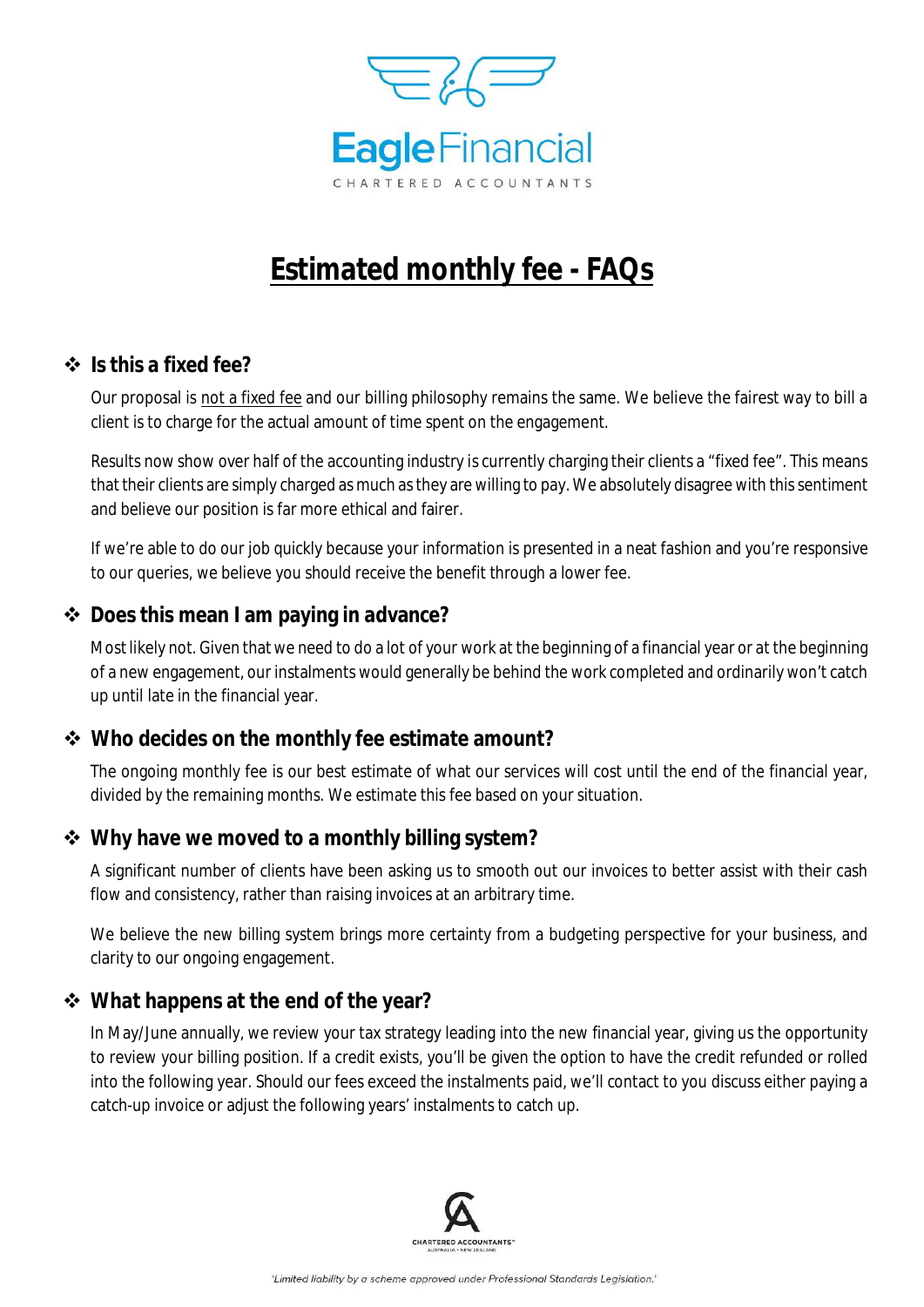## **❖** Is this a perpetual engagement?

Yes. For simplicity, engagements that will not materially change will roll on into future years. However, we do love talking to you giving us the opportunity to reach out and as it happens, it lines up perfectly with strategizing for the current and future tax year.

# $\diamond$  **Why pay now and not when the service is completed?**

Our services are ongoing. Sure, some months we do more tasks then others, but we are working on your account throughout the entire year, together with being a constant resource for you to contact for help or advice at any time you need.

# $\diamond$  What happens if my affairs become simpler or more complicated?

If a significant change occurs in the scope of work that would generally be undertaken, we'll propose an adjustment to the monthly instalment in line with the expected changes. So if we don't expect you to need as much of our time, then we'll reduce the monthly instalment. The instalments are simply our best effort at providing fee guidance, at year end we will review what work has been done and the instalments that have been paid and will discuss the difference.

It is important to note that any adjustment to the monthly instalment must be approved by you. A new proposal would be emailed to you with the new amount and you would need to approve this.

# v **How do I cancel / terminate the engagement?**

Once you have advised your regular contact at Eagle Financial Pty Ltd by email, and info@eaglefinancial.com.au to terminate your engagement, please allow us 30 days to calculate the balance of your account.

#### **❖** What happens if I leave and you owe me?

Simple, we'll refund you the credit.

# v **What happens if I leave and I owe you?**

We will invoice the difference.

# $\diamond$  **What happens if my credit card or bank account details change?**

Simple. You will be able to login and change your details (or you can provide them to us and we'll update.)

# v **Does this include disbursements, such as ASIC or Xero fees which you pay on my behalf?** Most likely. If it does, they will be separately listed within the proposal so you are fully aware.

# **❖** Can I ask to see my billing position at any time?

Absolutely! Just ask anytime you would like to see whether your billing account is in credit or deficit at any point throughout the year.

# v **Why do you want a Digital signature?**

Electronic signatures are a far more efficient way of collecting your agreement and allow you to sign anywhere without the use of a printer, paper, scanner - this saves you and us time, not to mention the environmental benefits of going paperless!

# v **Do I get a copy of the agreement for my own records?**